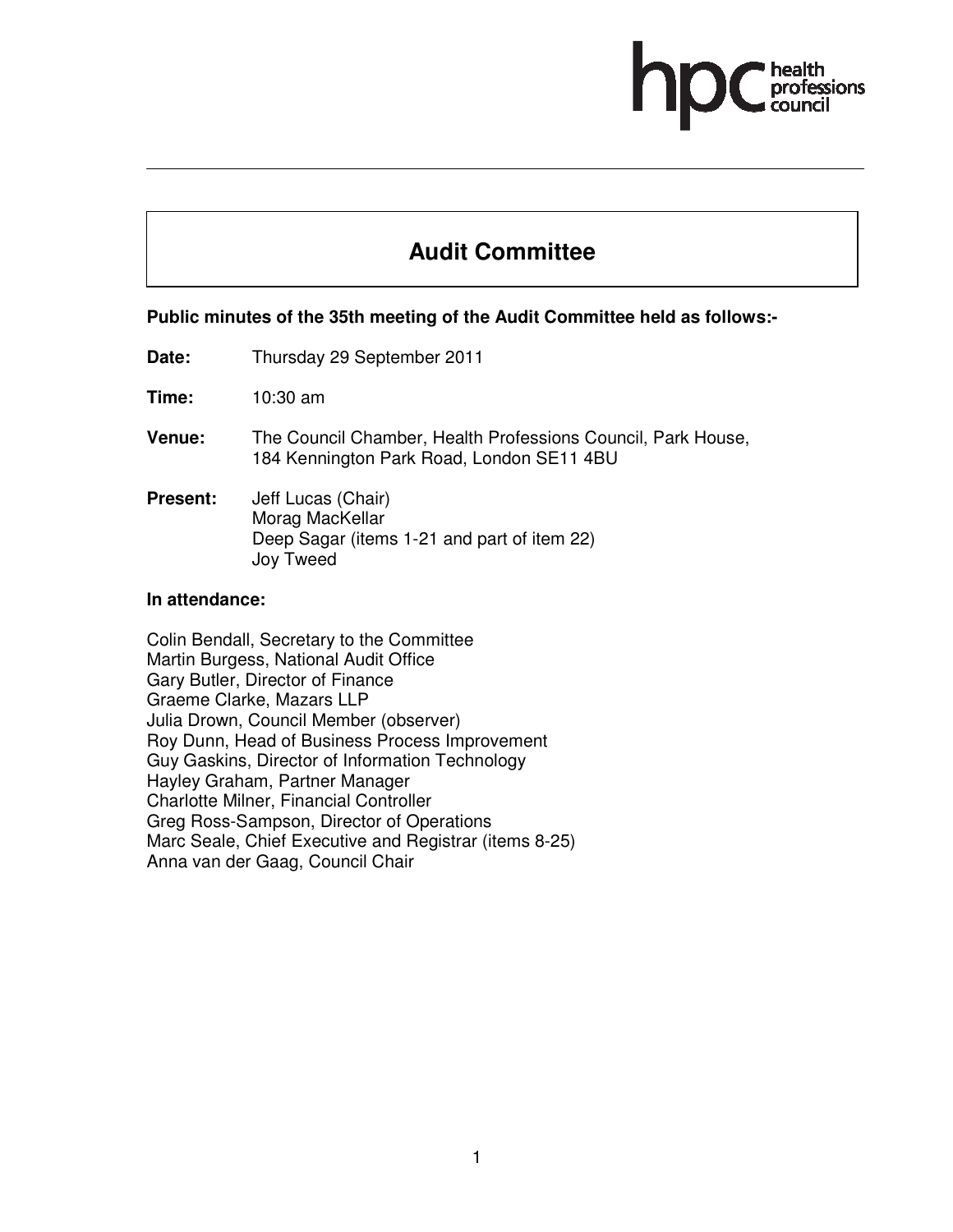# **Item 1.11/52 Nomination of Committee chair (report ref: AUD 40/11)**

1.1 The Committee was invited to nominate a Chair to preside at any meeting of the Committee. Joy Tweed proposed Jeff Lucas as Chair and this was seconded by Morag MacKellar. There were no other nominations. The Committee nominated Jeff Lucas as Chair.

## **Item 2.11/53 Apologies for absence**

- 2.1 Apologies for absence were received from Richard Kennett (Chair, Finance and Resources Committee - observer) and Peter Cudlip of Mazars LLP. The Committee noted that Deep Sagar would need to leave at 12.30 pm.
- 2.2 The Committee noted that Dean Parker, the National Audit Office (NAO) director for health organisations, would be moving to another area of responsibility in the NAO as part of the regular rotation of directors. A replacement director would be appointed.

## **Item 3.11/54 Approval of agenda**

3.1 The Committee approved the agenda, subject to considering item 24 as an item for discussion/approval rather than to note and to considering a tabled paper at item 25.

## **Item 4.11/55 Declarations of members' interests**

4.1 Members had no interests to declare in connection with the items on the agenda.

#### **Item 5.11/56 Minutes of the Audit Committee meeting of 8 September 2011 (report ref: AUD 41/11)**

5.1 It was agreed that the minutes of the 34th meeting of the Audit Committee should be confirmed as a true record and signed by the Chair.

## **Item 6.11/57 Matters arising**

6.1 The Committee noted that there were no matters arising from the minutes.

## **Item 7.11/58 Business Process Improvement report (report ref: AUD 42/11)**

- 7.1 The Committee received a report summarising business process improvement work.
- 7.2 The Committee noted that the Personal Assistant to the Director of Operations had been trained to conduct audits under the ISO 9001:2008

| Date       | Ver.          | Dept/Cmte | Doc<br>$T$ vpe | Title                                                          | <b>Status</b>     | Int. Aud.          |
|------------|---------------|-----------|----------------|----------------------------------------------------------------|-------------------|--------------------|
| 2011-09-21 | $\mathcal{A}$ | aud       | <b>MIN</b>     | Minutes Audit Committee<br>29 September 2011 public<br>meeting | Final<br>DD: None | Public<br>RD: None |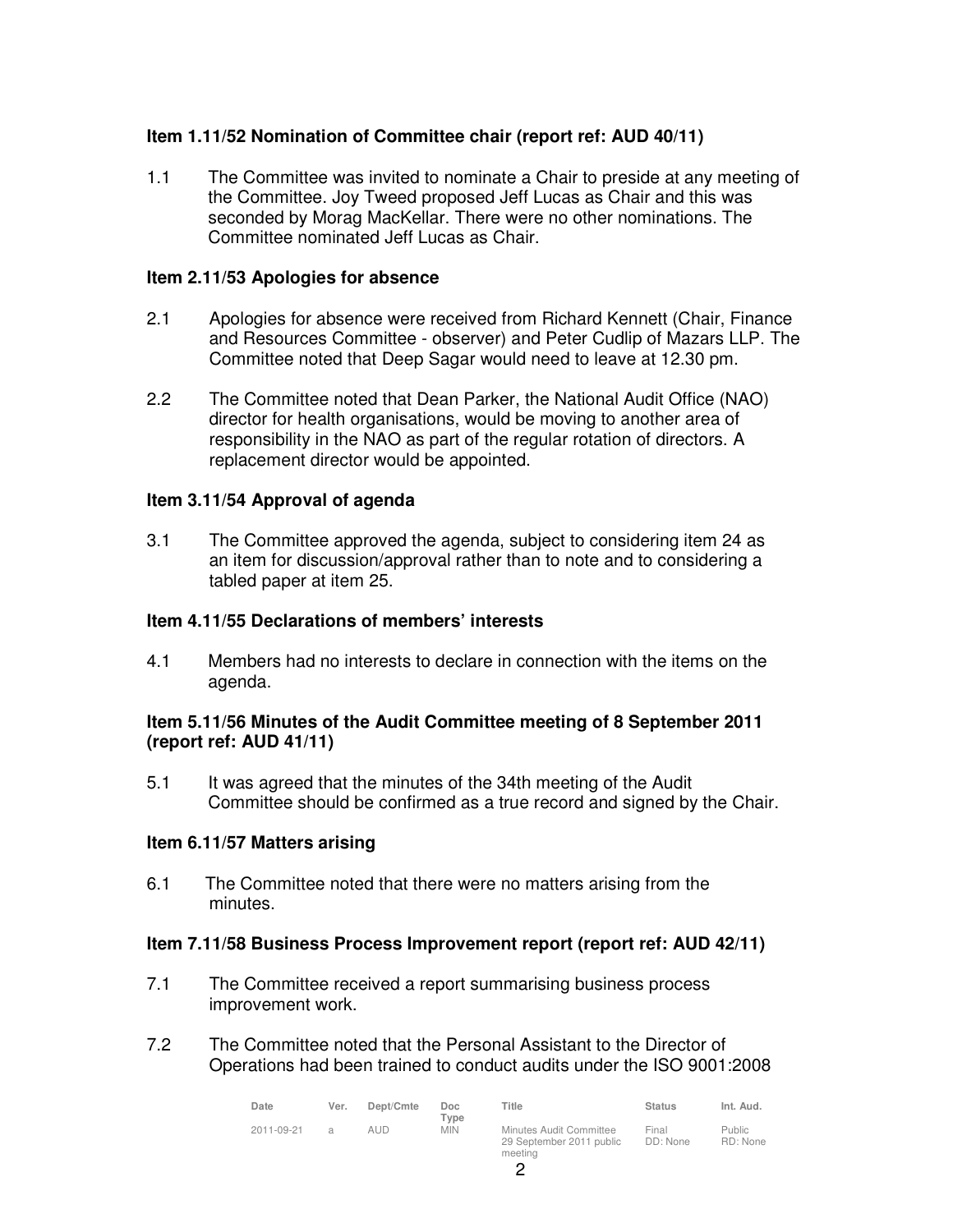quality management standard. The Committee noted that the internal audit schedule for 2011-12 was underway. The Human Resources Department and the publication process had been audited.

- 7.3 The Committee noted that the next ISO 9001:2008 audit by the British Standards Institute was due to take place on 4 October 2011.
- 7.4 The Committee noted that the Executive was preparing policy documents as part of work towards achieving the ISO 27001 standard, which related to information security.

## **Item 8.11/59 Internal audit report – Partners (report ref: AUD 43/11)**

- 8.1 The Committee received a paper for discussion/approval from the Executive.
- 8.2 The Committee noted that, in accordance with the internal audit workplan, Mazars had reviewed arrangements for managing the Partner function. The report rated this area as having substantial assurance on the effectiveness of internal controls and made one recommendation.
- 8.3 The Committee noted that internal audit reports from Mazars would include:
	- the background to the review;
	- the scope and objectives of the audit;
	- a one-page summary of the overall level of assurance, the number of recommendations and findings on risk management and value for money;
	- a summary of findings; and
	- an action plan with a management response to recommendations.
- 8.4 The Committee noted that the report had observed that a health and safety update was verbally delivered by employees during the introduction of a course or a hearing. There were no records as to who received the update and there was no structured format of the content. Consequently, no formal record was maintained in support of this as a mitigating control in the risk register. The Committee noted that health and safety information provided to Partners was being reviewed. Guidance would be produced and incorporated into induction packs and/or the Partner handbook.
- 8.5 The Committee noted that the report had observed that another mitigating control in the risk register was 'Efficient and effective support and communication from the Partner team'. However, there was no framework as to what mechanisms were involved in this control. The Committee noted that the control would be deleted and replaced with 'Effective appraisal and monitoring of reappointment processes'. The

| Date       | Ver.          | Dept/Cmte | Doc.<br>Tvpe | Title                                                          | <b>Status</b>     | Int. Aud.                 |
|------------|---------------|-----------|--------------|----------------------------------------------------------------|-------------------|---------------------------|
| 2011-09-21 | $\mathcal{A}$ | alid      | <b>MIN</b>   | Minutes Audit Committee<br>29 September 2011 public<br>meeting | Final<br>DD: None | <b>Public</b><br>RD: None |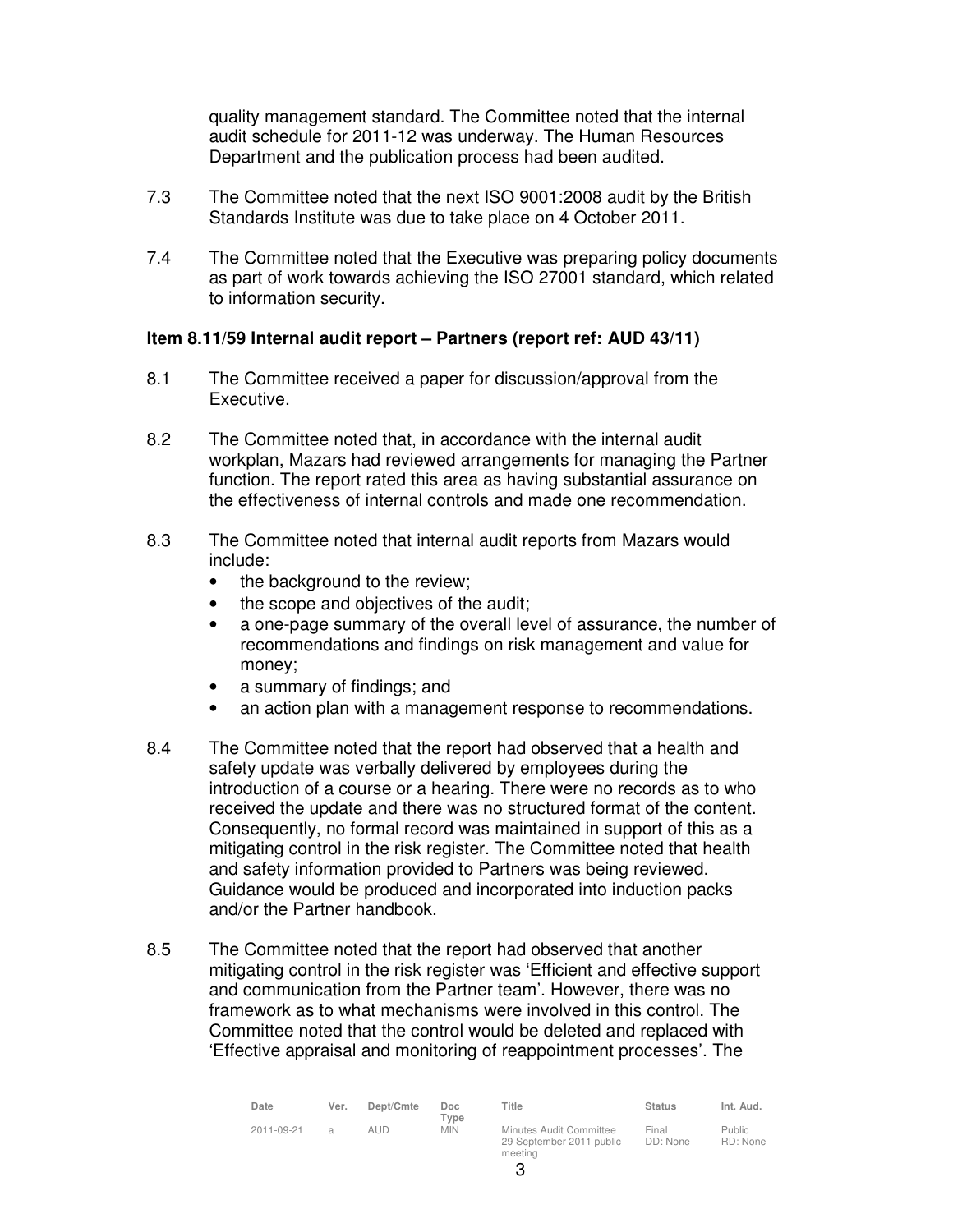Committee noted that these processes were already in place. The Executive would review how these could be improved.

- 8.6 The Committee noted that the Partner Department held regular meetings with other departments to review anticipated changes in the demand for Partners. The Committee noted that the Executive would consider how to ensure that work was offered equally to individual Partners. The Committee noted that the Executive would compare retention rates for Partner roles at HPC and other healthcare regulators to see if there were any trends in retention of HPC Partners.
- 8.7 The Committee noted that Partners from smaller professions would be used in other Partner roles if they had successfully applied for roles. The Executive wrote to registrants in small professions to invite them to apply for Partner vacancies which arose.

#### **Item 9.11/60 Internal audit report – Payroll (report ref: AUD 44/11)**

- 9.1 The Committee received a paper for discussion/approval from the Executive.
- 9.2 The Committee noted that, in accordance with the internal audit workplan, Mazars had reviewed arrangements for the authorised, accurate and timely payment of salaries to employees. The audit formed part of the rolling annual coverage of core financial systems and would support the financial management objectives of HPC, the Statement of Internal Control in the annual financial statements and inform the work of the external auditors. The report rated this area as having substantial assurance on the effectiveness of internal controls and made three recommendations.
- 9.3 The Committee noted that the report observed that there had been one case of under-payment in a sample of 20 'acting-up' payments in the current financial year. The report also observed that some employees had received acting-up payments which were different from the percentage stated in the employee handbook. The Committee noted that the under-payment had been corrected. The employee handbook had been updated to reflect the practice of acting-up payments not always being paid at 15% of the employee's salary.
- 9.4 The Committee noted that the report had observed that there was currently no direct interface between Human Resources systems and the Sage accounting system. Payroll data therefore had to be entered again on Sage. There was a risk that this was unlikely to be an efficient use of resources and errors were more likely to occur where data was re-entered. The Committee noted that a proposal to review the Human Resources and Partner information systems would be considered by the

| Date       | Ver. | Dept/Cmte  | Doc.<br>Type | Title                                                          | <b>Status</b>     | Int. Aud.                 |
|------------|------|------------|--------------|----------------------------------------------------------------|-------------------|---------------------------|
| 2011-09-21 | a    | <b>AUD</b> | <b>MIN</b>   | Minutes Audit Committee<br>29 September 2011 public<br>meeting | Final<br>DD: None | <b>Public</b><br>RD: None |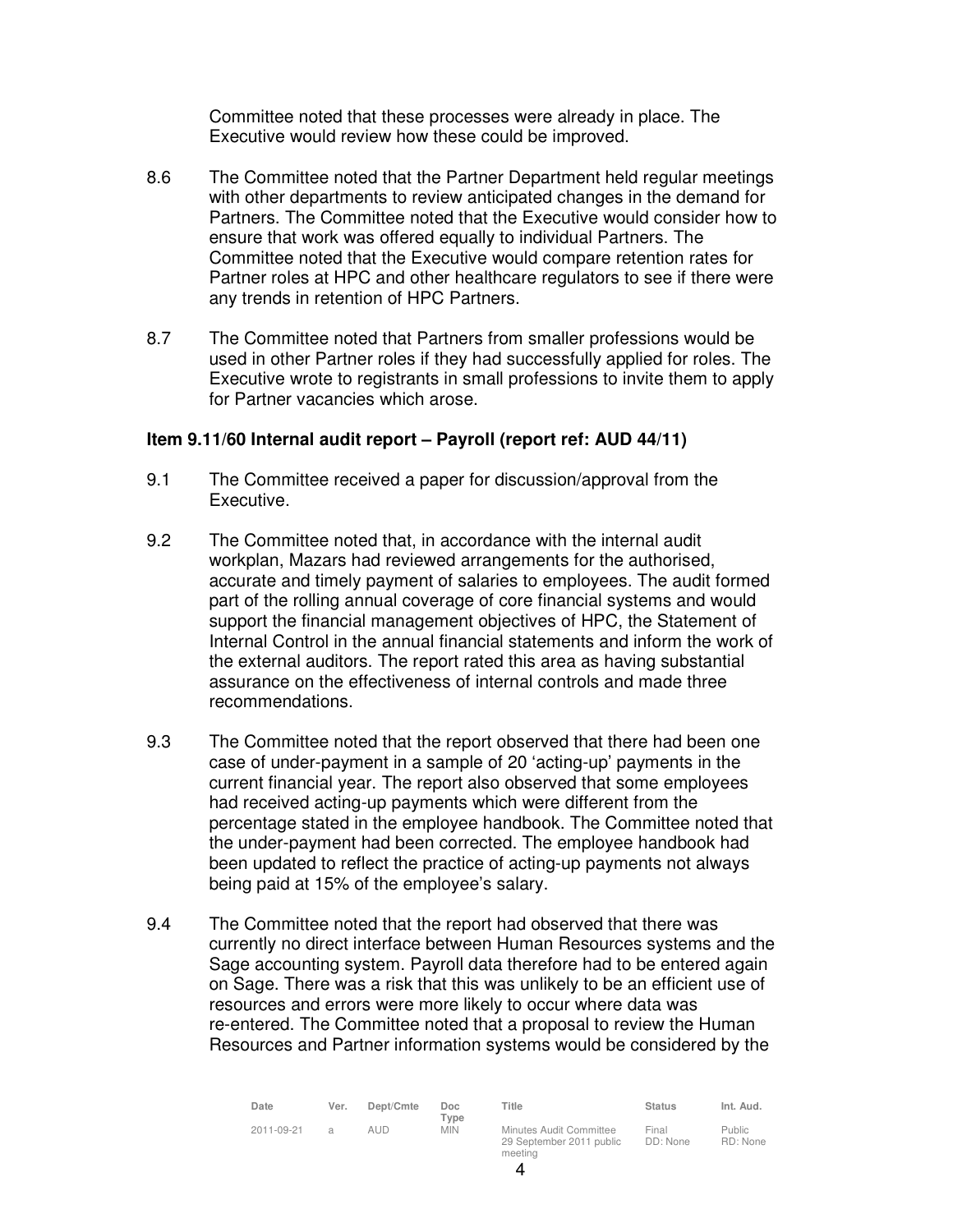Executive Management Team in November 2011. If agreed, it would form part of the project plan for 2012-13.

#### **Item 10.11/61 Internal audit report – Information security/data protection review (report ref: AUD 45/11)**

- 10.1 The Committee received a paper for discussion/approval from the Executive.
- 10.2 The Committee noted that, in accordance with the internal audit workplan, Mazars had reviewed arrangements for information security. The report rated this area as having substantial assurance on the effectiveness of internal controls and made nine recommendations.
- 10.3 The Committee noted that the Executive had taken steps to enhance the effectiveness of data security, including working towards the ISO 27001 standard on information security. The Committee noted that this was best practice. As part of the project, the Executive would consider how to remind Council members and Partners of their responsibilities on information security.
- 10.4 The Committee noted that the Executive was working to ensure that payment card details were taken automatically by a third party, which would remove the need for details to be taken over the telephone by employees.
- 10.5 The Committee noted that the Executive was considering a project to introduce online applications for registration. This would significantly reduce the current paper-based process and, in turn, reduce the risk of a potential information security breach. The Committee noted that the online applications project was on the list of potential projects and would be prioritised when a suitable window in the project schedule was available. However, HPC was legally required to provide a paper-based application route.
- 10.6 The Committee noted that employees were reminded of their responsibilities about the use of devices such as USB flash drives through presentations to meetings of all employees. In addition, the IT Department would introduce greater controls on the use of removable devices.
- 10.7 The Committee noted that there had been a small number of incidents in the past year where laptops had been stolen or personal data had been lost. However, all HPC laptops were encrypted and action had been taken in response to any data losses.

| Date       | Ver. | Dept/Cmte | Doc<br>Type | Title                                                          | <b>Status</b>     | Int. Aud.                 |
|------------|------|-----------|-------------|----------------------------------------------------------------|-------------------|---------------------------|
| 2011-09-21 | я    | AUD.      | <b>MIN</b>  | Minutes Audit Committee<br>29 September 2011 public<br>meetina | Final<br>DD: None | <b>Public</b><br>RD: None |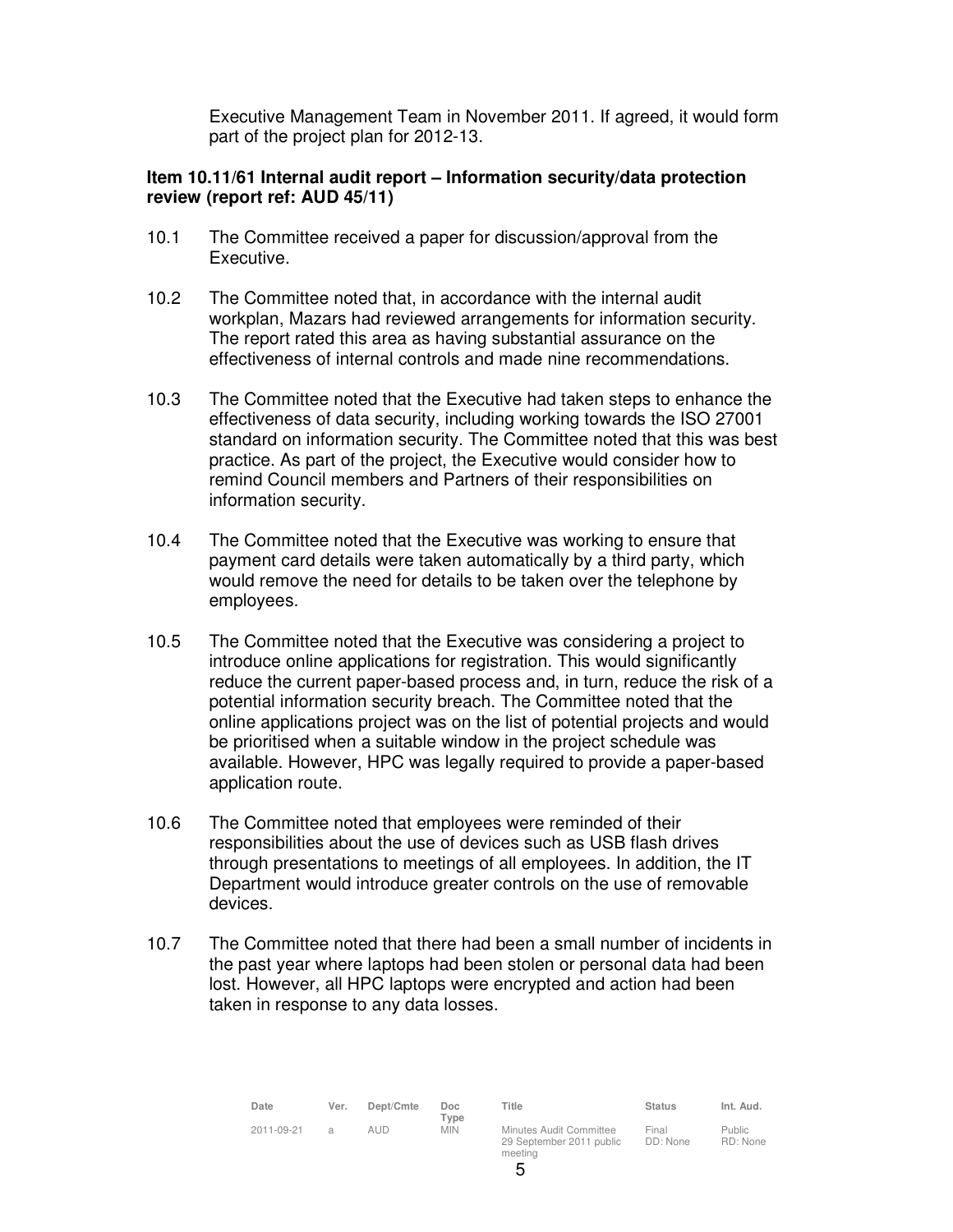# **Item 11.11/62 Internal audit report – Review of previous recommendations (report ref: AUD 46/11)**

- 11.1 The Committee received a paper for discussion/approval from the Executive.
- 11.2 The Committee noted that, in accordance with the internal audit workplan, Mazars had reviewed progress in implementing internal audit recommendations made by PKF, the previous internal auditors, in 2010- 11.
- 11.3 The Committee noted that, of the six recommendations accepted by management, three had been implemented; one was in progress; one had not been implemented; and one had not reached its target date.
- 11.4 The Committee noted that Mazars would carry out an annual review of progress against recommendations made in internal audit reports. The Committee agreed that it should receive a paper at each meeting which tracked progress against recommendations in internal audit reports.

# **Action: CB (ongoing)**

## **Item 12.11/63 Internal audit progress report (report ref: AUD 47/11)**

- 12.1 The Committee received a paper for discussion/approval from the Executive.
- 12.2 The Committee noted that the paper set out progress on internal audit against the workplan for 2011-12. The Committee noted that planning meetings would be held for the remaining internal audits. Reviews would start in December 2011 and January 2012.
- 12.3 The Committee noted that meetings of the Executive Management Team (EMT) would receive finalised internal audit reports. This would enable members of EMT to take collective ownership of the recommendations and pick up any points which were relevant to their departments.

## **Item 13.11/64 Risk register and top ten risks (report ref: AUD 48/11)**

- 13.1 The Committee received a paper for discussion/approval from the Executive.
- 13.2 The Committee noted that the paper included a list of top ten risks and details of changes since the previous iteration of the risk register. The Committee noted that the additional risks included the risk of disruption to HPC due to the Olympic Games in London in 2012.

| Date       | Ver. | Dept/Cmte | Doc.<br>Type | Title                                                          | <b>Status</b>     | Int. Aud.                 |
|------------|------|-----------|--------------|----------------------------------------------------------------|-------------------|---------------------------|
| 2011-09-21 |      | aud.      | <b>MIN</b>   | Minutes Audit Committee<br>29 September 2011 public<br>meetina | Final<br>DD: None | <b>Public</b><br>RD: None |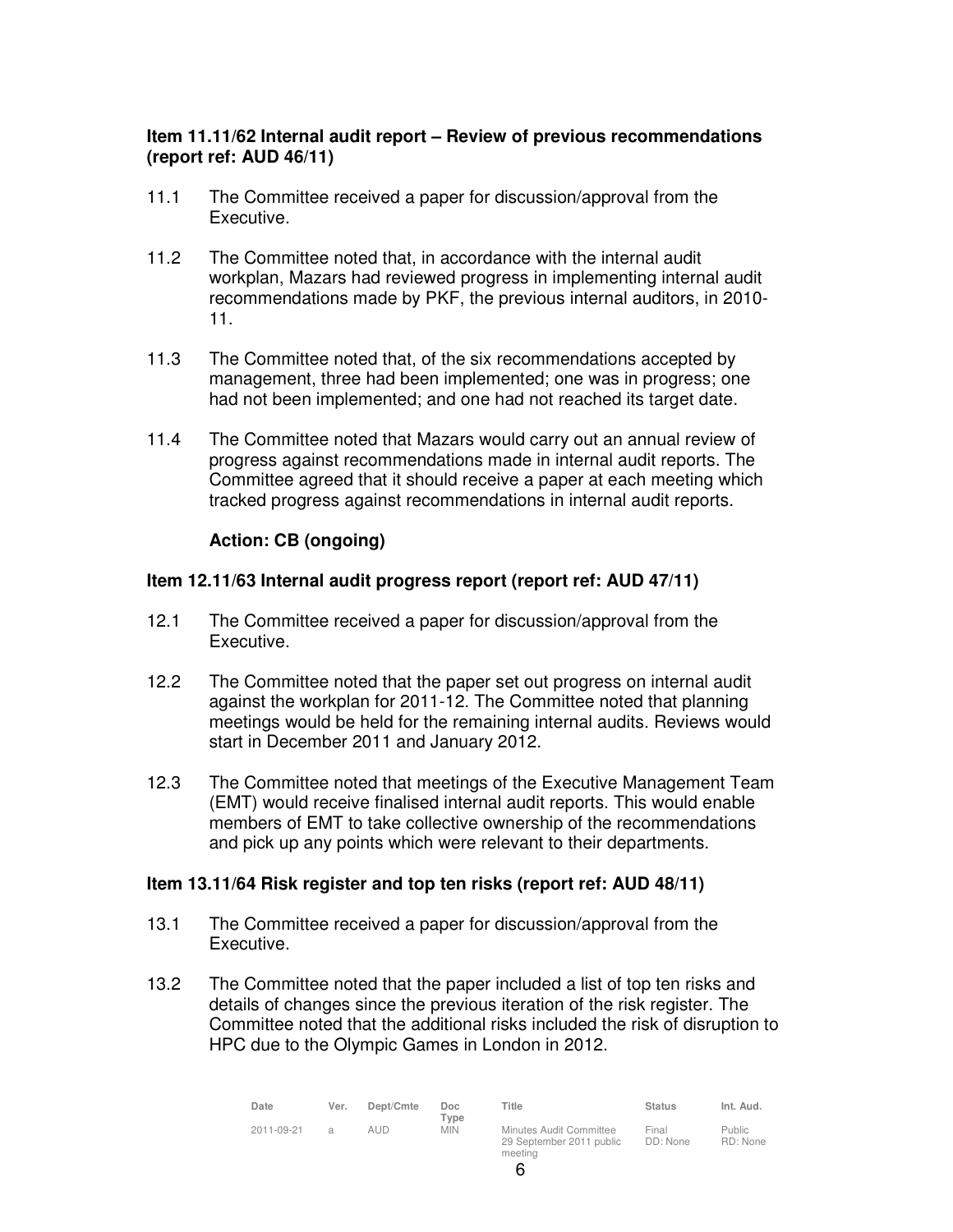- 13.3 The Committee noted that, in due course, further detail would be added to risk 15.23 (the impact on HPC of the proposed levy to fund the Council for Healthcare Regulatory Excellence).
- 13.4 The Committee noted that strategic risks were identified in section 1 of the register. The Committee suggested that the Executive should consider whether the register should articulate the risks around changes in government policy on healthcare regulation. For example, it was likely that there were risks associated with the proposed introduction of voluntary registration and regulation of herbal medicine practitioners. The Committee noted that HPC continued to develop working relationships with government departments, attended party conferences and met Parliamentarians who had expressed interest in HPC's work.

#### **Item 14.11/65 Risks owned by the Director of Information Technology**

- 14.1 The Committee received a verbal presentation on the risks owned by the Director of Information Technology and the mitigations in place.
- 14.2 The Committee discussed whether it was appropriate to introduce random monitoring of IT systems, rather than the current overall approach to monitoring. The Committee noted that it was very important to ensure that IT systems were as secure as possible and protected against computer viruses and malware. If controls were not in place to protect the systems, there could be a very significant impact on HPC. The Committee noted that there had recently been a number of attempts to hack the HPC website. In addition, the Information Commissioner's Office had powers to levy substantial fines for breaches relating to personal data.

#### **Item 15.11/66 Risks owned by the Director of Operations**

- 15.1 The Committee received a verbal presentation on the risks owned by the Director of Operations and the mitigations in place.
- 15.2 The Committee noted that risk 10.4 related to a backlog of registration and grandparenting applications. The Committee noted that the Executive worked to ensure that adequate staffing levels were maintained to process applications efficiently, based on accurate forecasting of demand. In addition, all processes were reviewed and streamlined where possible.
- 15.3 The Committee discussed the risks relating to the transfer of regulatory functions from the General Social Care Council to HPC. The Committee suggested that the significance of these risks should be reviewed as the transfer date approached.

| Date       | Ver.          | Dept/Cmte | Doc.<br>Type | Title                                                          | <b>Status</b>     | Int. Aud.                 |
|------------|---------------|-----------|--------------|----------------------------------------------------------------|-------------------|---------------------------|
| 2011-09-21 | $\mathcal{A}$ | aud       | <b>MIN</b>   | Minutes Audit Committee<br>29 September 2011 public<br>meeting | Final<br>DD: None | <b>Public</b><br>RD: None |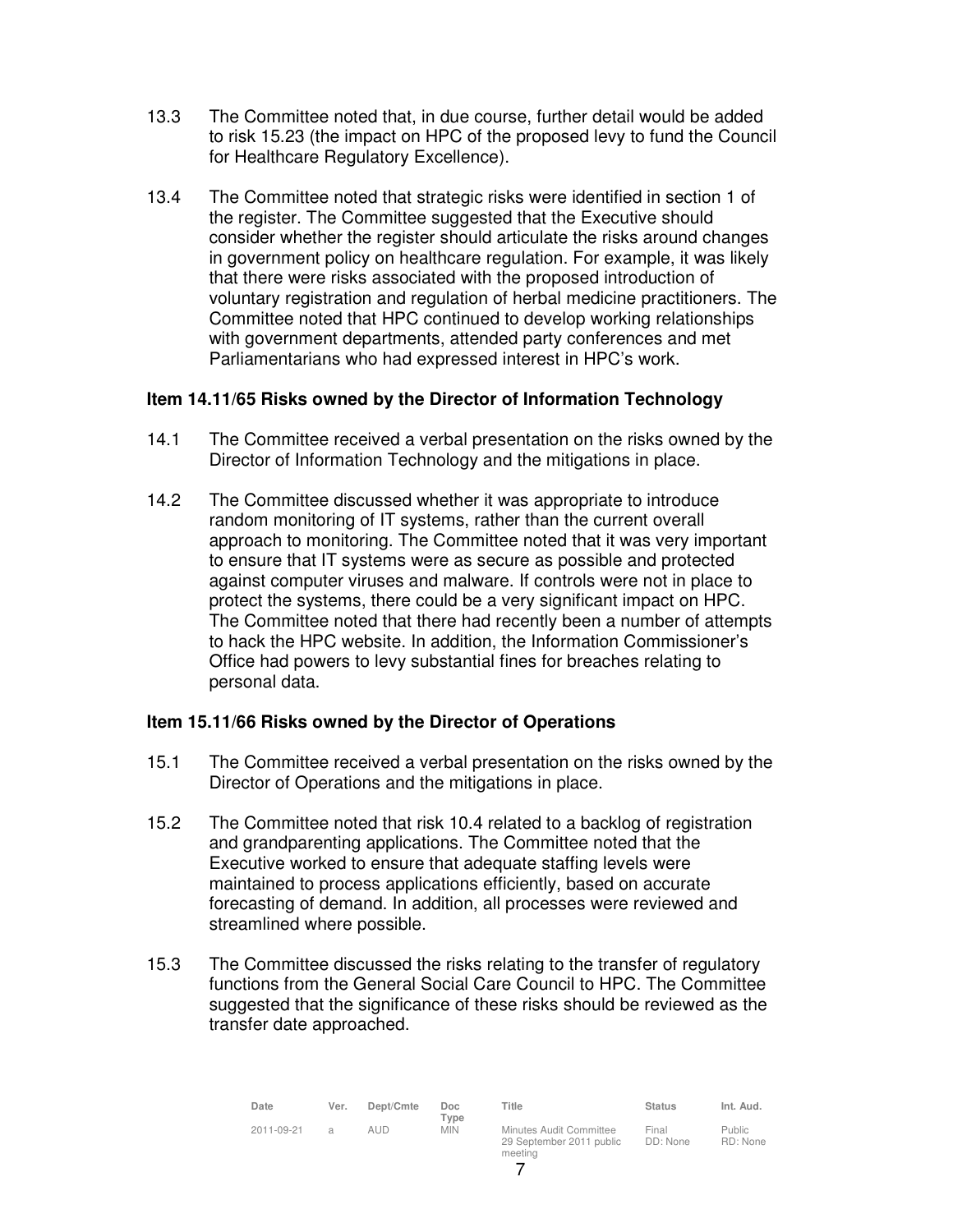#### **Item 16.11/67 Risks owned by the Head of Business Process Improvement**

- 16.1 The Committee received a verbal presentation on the risks owned by the Head of Business Process Improvement and the mitigations in place.
- 16.2 The Committee noted that employees, Partners and Council members were required to sign an agreement that they would protect any personal data which they used at HPC.

#### **Item 17.11/68 Transfer of regulatory functions from General Social Care Council (GSCC) to HPC (report ref: AUD 49/11)**

- 17.1 The Committee received a paper for discussion/approval from the Executive.
- 17.2 The Committee noted that the Health and Social Care Bill was due to receive its second reading in the House of Lords on 11 October 2011. HPC had written to members of the House of Lords about the proposals affecting HPC and was due to meet Lord Hunt, the opposition spokesman, on 5 October 2011. It was expected that the Bill would be passed by spring 2011.
- 17.3 The Committee noted the following points:
	- the Executive had met officials from the Department of Health to discuss the transfer order, which would set out the detailed arrangements for transfer of regulatory functions from GSCC to HPC;
	- the Executive was negotiating a Memorandum of Understanding with the Department of Health for a grant towards identified costs of the project in 2012-13;
	- it was expected that registration data would be transferred from GSCC to HPC within the next few weeks, as part of testing for the final transfer;
	- GSCC and HPC had developed a communications plan on the project; and
	- the Social Work Reform Board had asked the British Association of Social Workers and the College of Social Work to attempt to resolve their differences.

| Date       | Ver.          | Dept/Cmte | Doc<br>Type | Title                                                          | <b>Status</b>     | Int. Aud.                 |
|------------|---------------|-----------|-------------|----------------------------------------------------------------|-------------------|---------------------------|
| 2011-09-21 | $\mathcal{L}$ | aud       | <b>MIN</b>  | Minutes Audit Committee<br>29 September 2011 public<br>meeting | Final<br>DD: None | <b>Public</b><br>RD: None |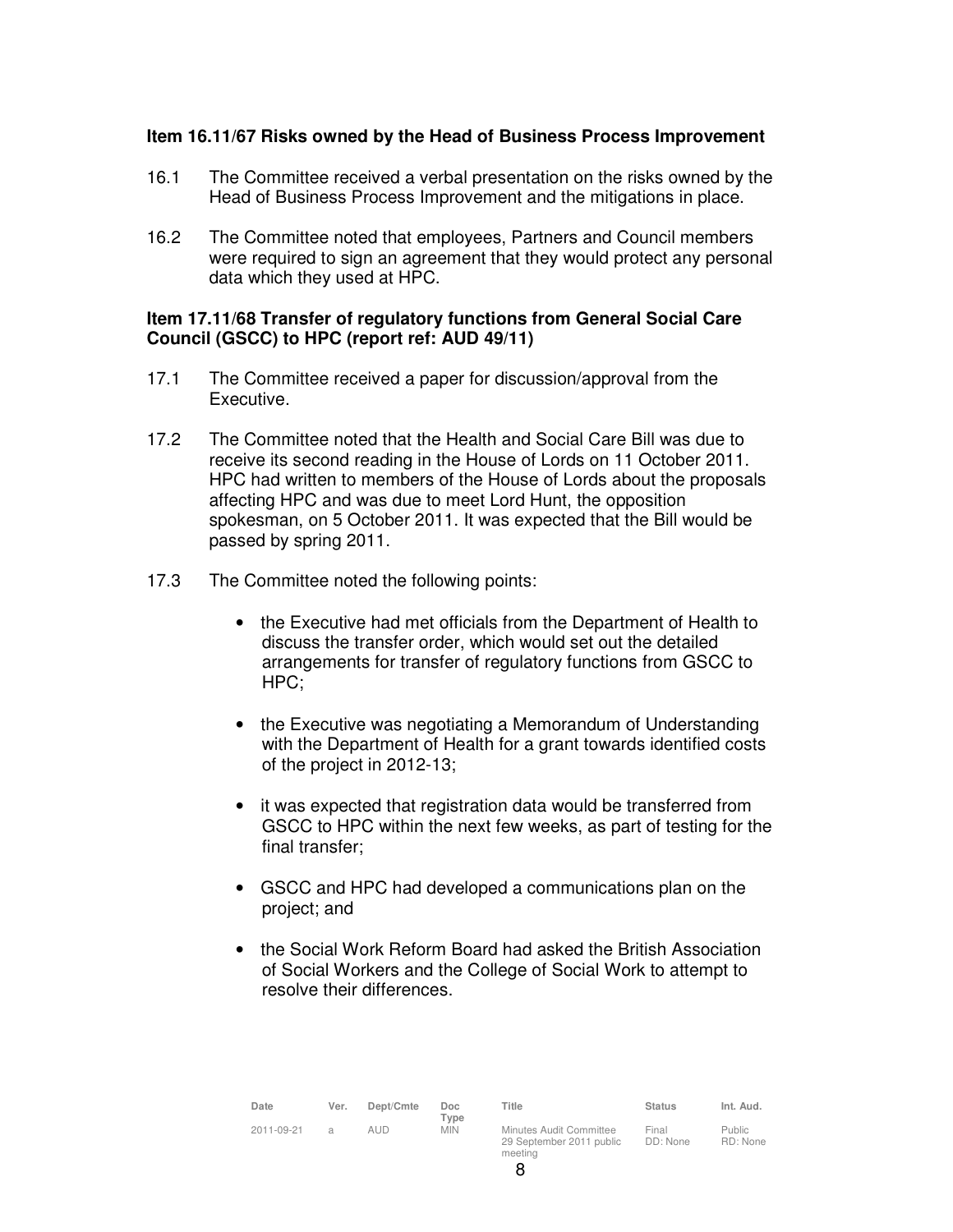# **Item 18.11/69 Committee representative at Finance and Resources Committee meetings (report ref: AUD 50/11)**

- 18.1 The Committee received a paper for discussion/approval from the Executive.
- 18.2 The Committee noted that, in 2006, the Finance and Resources Committee and the Audit Committee had both agreed that one of its members should observe the meetings of the other committee. The intention of the proposed arrangement was to ensure that there was no overlap or conflict between the committees when decisions were taken.
- 18.3 The Committee agreed to nominate Jeff Lucas as its representative to observe the meetings of the Finance and Resources Committee.

#### **Item 19.11/70 Any other business**

19.1 There was no other business.

#### **Item 20.11/71 Date and time of next meeting**

- 20.1 The Committee noted that the meeting of the Committee planned for 9.45 am on 6 October 2011 would be cancelled, as the papers planned for that meeting would not be ready. The Committee agreed that it should meet on 20 October 2011, before that day's Council meeting, to conduct the business which had been planned for 6 October 2011.
- 20.2 Subsequent meetings would be held at 10.30 am on:

Tuesday 13 March 2012 Thursday 21 June 2012 Thursday 27 September 2012 Wednesday 28 November 2012

#### **Resolution**

The Committee agreed to adopt the following resolution:

'The Committee hereby resolves that the remainder of the meeting shall be held in private, because the matters being discussed relate to one or more of the following;

(1) information relating to a registrant, former registrant or applicant for registration:

(2) information relating to an employee or officer holder, former employee or applicant for any post or office;

| Date       | Ver.           | Dept/Cmte | Doc<br>Type | Title                                                          | <b>Status</b>     | Int. Aud.                 |
|------------|----------------|-----------|-------------|----------------------------------------------------------------|-------------------|---------------------------|
| 2011-09-21 | $\overline{a}$ | aud       | <b>MIN</b>  | Minutes Audit Committee<br>29 September 2011 public<br>meeting | Final<br>DD: None | <b>Public</b><br>RD: None |